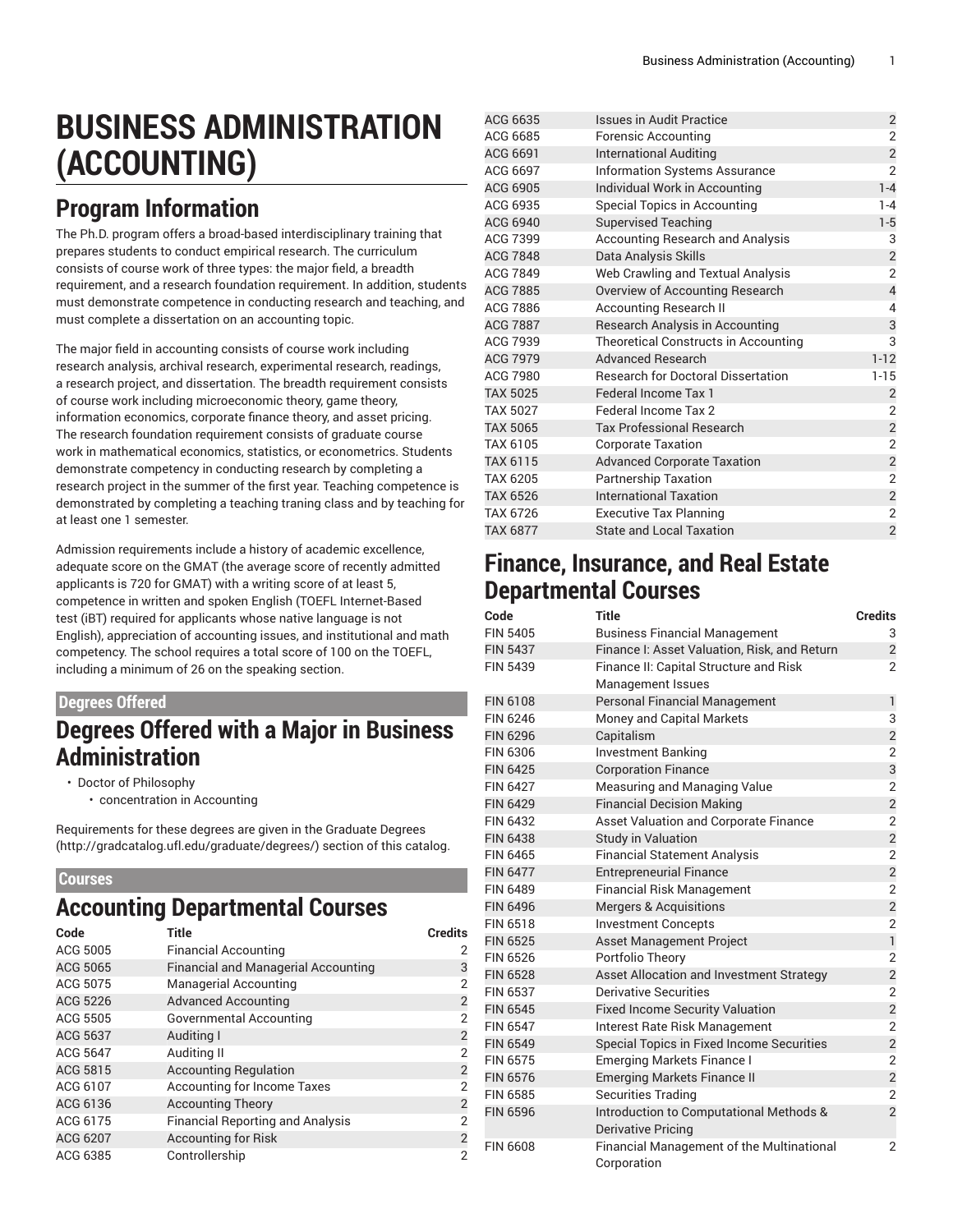| <b>International Finance</b>                                     | 3              |
|------------------------------------------------------------------|----------------|
| International Finance                                            | $\overline{2}$ |
| <b>Capitalism and Regulation</b>                                 | $\overline{2}$ |
| <b>Economics Organizations and Markets</b>                       | 3              |
| Artificial Intelligence & Machine Learning                       | $\overline{2}$ |
| Applications for Finance & FINTECH                               |                |
| Investment Banking and Corporate Financial<br>Modeling I         | $\overline{2}$ |
| <b>Investment Banking and Corporate Financial</b><br>Modeling II | $\overline{2}$ |
| Individual Work in Finance                                       | $1 - 4$        |
| <b>Special Topics in Finance</b>                                 | $1 - 4$        |
| <b>Finance Professional Speaker Series</b>                       | 1              |
| Special Topics In Investment Finance                             | $\overline{2}$ |
| International Studies in Finance                                 | $1 - 4$        |
| International Finance Study Tour                                 | $\overline{2}$ |
| <b>Financial Theory I</b>                                        | 4              |
| <b>Financial Theory II</b>                                       | $\overline{4}$ |
| <b>Corporate Finance</b>                                         | 4              |
| Investments                                                      | $\overline{4}$ |
| Finance Research Workshop                                        | $1 - 4$        |
| Advanced Research                                                | $1 - 12$       |
| <b>Research for Doctoral Dissertation</b>                        | $1 - 15$       |
| Fundamentals of Real Estate Development                          | $\overline{2}$ |
| Introduction to Real Estate                                      | 2              |
| Real Estate Research and Technology                              | $\mathbf{1}$   |
| <b>Real Estate Appraisal</b>                                     | $\overline{2}$ |
| <b>Primary Mortgage Markets and Institutions</b>                 | $\overline{2}$ |
| Secondary Mortgage Markets and<br>Securitization                 | $\overline{2}$ |
| Real Estate Market and Transaction Analysis                      | $\overline{2}$ |
| <b>Investment Property Analysis</b>                              | $\overline{2}$ |
| <b>Real Estate Securities and Portfolios</b>                     | $\overline{c}$ |
| Geographic Information Systems and                               | $\overline{2}$ |
| <b>Location Analysis</b>                                         |                |
| Real Estate Development                                          | $\overline{2}$ |
| Individual Work in Real Estate                                   | $1-6$          |
| Special Topics in Real Estate                                    | $1 - 4$        |
| <b>Real Estate Case Studies</b>                                  | $1-2$          |
| <b>Capstone Seminar and Applied Project</b>                      | $\overline{2}$ |
|                                                                  |                |

#### **Information Systems and Operations Management Departmental Courses**

| Code            | <b>Title</b>                                           | <b>Credits</b> |
|-----------------|--------------------------------------------------------|----------------|
| <b>ISM 5021</b> | Information Systems in Organizations                   | 3              |
| <b>ISM 6022</b> | <b>Management Information Systems</b>                  | $\overline{2}$ |
| <b>ISM 6128</b> | Advanced Business Systems Design and<br>Development I  | 2              |
| <b>ISM 6129</b> | Advanced Business Systems Design and<br>Development II | $\overline{2}$ |
| ISM 6215        | <b>Business Database Systems I</b>                     | 2              |
| <b>ISM 6216</b> | <b>Business Database Systems II</b>                    | $\overline{2}$ |
| <b>ISM 6222</b> | <b>Business Telecom Strategy and Applications</b>      | 2              |
| <b>ISM 6223</b> | <b>Business Telecom Strategy and Applications</b><br>Ш | $\overline{2}$ |
| <b>ISM 6224</b> | <b>Business Telecom Strategy and Applications</b><br>Ш | $\overline{2}$ |
| <b>ISM 6226</b> | <b>Business Telecom Strategy and Applications</b>      | 3              |
| <b>ISM 6236</b> | <b>Business Objects I</b>                              | $\overline{2}$ |
| <b>ISM 6239</b> | <b>Business Objects II</b>                             | $\overline{2}$ |

| <b>ISM 6251</b> | <b>Programming for Business Analytics</b>                                 | 2                       |
|-----------------|---------------------------------------------------------------------------|-------------------------|
| <b>ISM 6257</b> | Intermediate Business Programming                                         | $\overline{c}$          |
| ISM 6258        | <b>Advanced Business Programming</b>                                      | $\overline{2}$          |
| <b>ISM 6259</b> | <b>Business Programming</b>                                               | $\overline{c}$          |
| ISM 6405        | <b>Business Intelligence</b>                                              | $\overline{2}$          |
| <b>ISM 6413</b> | Introduction to Python                                                    | $\overline{c}$          |
| <b>ISM 6423</b> | Data Analysis for Decision Support                                        | $\overline{2}$          |
| <b>ISM 6485</b> | <b>Electronic Commerce and Logistics</b>                                  | $\overline{c}$          |
| ISM 6486        | eCommerce Technologies                                                    | $\overline{2}$          |
| <b>ISM 6487</b> | <b>Risks and Controls in eCommerce</b>                                    | $\overline{2}$          |
| ISM 6562        | <b>Business Data Presentation and Visualization</b>                       | $\overline{2}$          |
| <b>ISM 6942</b> | Electronic Commerce Practicum                                             | $\overline{c}$          |
| <b>MAN 5501</b> | Management                                                                | 3                       |
| <b>MAN 5502</b> | <b>Production and Operations Management</b>                               | $\overline{c}$          |
| MAN 6508        | Management of Service Operations                                          | $\overline{2}$          |
| MAN 6511        | Contemporary Issues in Supply Chain                                       | $\overline{2}$          |
|                 | Analytics                                                                 |                         |
| <b>MAN 6528</b> |                                                                           | $\overline{2}$          |
|                 | Principles of Logistics/Transportation                                    |                         |
|                 | Systems                                                                   |                         |
| <b>MAN 6573</b> | <b>Purchasing and Materials Management</b>                                | $\overline{c}$          |
| MAN 6575        | Purchasing and Supplier Relationship                                      | 3                       |
|                 | Management                                                                |                         |
| <b>MAN 6581</b> | <b>Project Management</b>                                                 | $\overline{c}$          |
| MAN 6598        | Logistics and Distribution Management                                     | 3                       |
| <b>MAN 6617</b> | International Operations/Logistics                                        | $\overline{c}$          |
| MAN 6619        | <b>International Logistics</b>                                            | 3                       |
| QMB 5303        | <b>Managerial Statistics</b>                                              | 3                       |
| QMB 5304        | Introduction to Managerial Statistics                                     | $\overline{2}$          |
| QMB 5305        | <b>Advanced Managerial Statistics</b>                                     | $\overline{c}$          |
| QMB 6304        | Artificial Intelligence Methods in Business                               | $\overline{2}$          |
| QMB 6358        | <b>Statistical Analysis for Managerial Decisions</b><br>ı                 | $\overline{2}$          |
| QMB 6359        | <b>Statistical Analysis for Managerial Decisions</b><br>Ш                 | 2                       |
| QMB 6616        | <b>Business Process Analysis</b>                                          | 3                       |
| QMB 6693        | Quality Management and Control Systems                                    | 2                       |
| QMB 6755        | Managerial Quantitative Analysis I                                        | $\overline{\mathbf{c}}$ |
| QMB 6756        | Managerial Quantitative Analysis II                                       | $\overline{2}$          |
| QMB 6845        | Supply Chain Analytics: Gaming the Supply                                 | $\overline{2}$          |
|                 | Chain                                                                     |                         |
| OMB 6905        | Individual Work in Information Systems and                                | $1-5$                   |
|                 | <b>Operations Management</b>                                              |                         |
| QMB 6910        | <b>Supervised Research</b>                                                | $1 - 5$                 |
| QMB 6930        | Special Topics in Information Systems and<br><b>Operations Management</b> | $1 - 4$                 |
| QMB 6938        | Analytics Processes for Business -                                        | $\mathbf{1}$            |
|                 | Bootcamp                                                                  |                         |
| QMB 6940        | <b>Supervised Teaching</b>                                                | $1-5$                   |
| QMB 6941        | Internship                                                                | $1 - 4$                 |
| QMB 6942        | Analytics Projects Practicum 1                                            | 1                       |
| QMB 6943        | <b>Analytics Practicum 2</b>                                              | $\mathbf{1}$            |
| QMB 6944        | Analytics Practicum 3                                                     | 1                       |
| QMB 6957        | International Studies in Quantitative Methods                             | $1 - 4$                 |
| QMB 6971        | <b>Research for Master's Thesis</b>                                       | $1 - 15$                |
| QMB 7565        | <b>Stat Research Methods</b>                                              | 3                       |
| QMB 7931        | Special Topics in Information Systems and                                 | $1 - 4$                 |
|                 | <b>Operations Management</b>                                              |                         |
| QMB 7933        | Seminar in Information Systems and                                        | $1 - 4$                 |
|                 | <b>Operations Management</b>                                              |                         |
| QMB 7979        | <b>Advanced Research</b>                                                  | $1 - 12$                |
|                 | <b>Research for Doctoral Dissertation</b>                                 | $1 - 15$                |
| QMB 7980        |                                                                           |                         |
|                 |                                                                           |                         |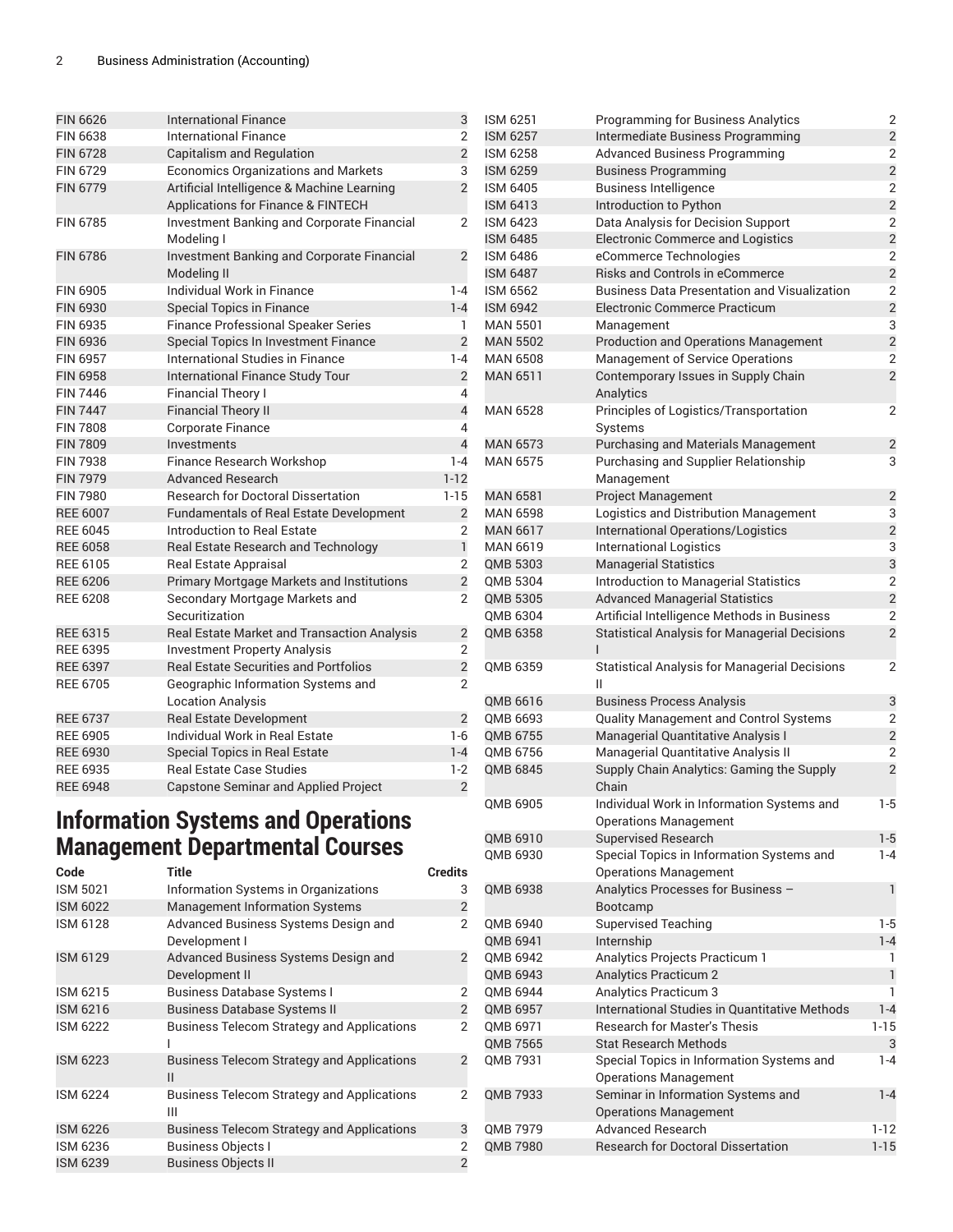## **Management Departmental Courses**

| Code            | Title                                                                | <b>Credits</b> |
|-----------------|----------------------------------------------------------------------|----------------|
| <b>BUL 5810</b> | <b>Legal Environment of Business</b>                                 | 3              |
| <b>BUL 5811</b> | Law, Ethics, and Organizations                                       | $\overline{2}$ |
| <b>BUL 5832</b> | <b>Commercial Law for Accountants</b>                                | 2              |
| <b>BUL 6441</b> | <b>Business Ethics and Corporate Social</b>                          | $\overline{2}$ |
|                 | Responsibility                                                       |                |
| <b>BUL 6516</b> | Law of Real Estate Transactions                                      | 2              |
| <b>BUL 6841</b> | <b>Employment Law</b>                                                | $\overline{c}$ |
| <b>BUL 6852</b> | International Business Law                                           | 2              |
| <b>BUL 6905</b> | <b>Individual Work</b>                                               | $1 - 5$        |
| <b>BUL 6930</b> | <b>Special Topics</b>                                                | 1-3            |
| <b>ENT 6006</b> | Entrepreneurship                                                     | $\overline{2}$ |
| <b>ENT 6008</b> |                                                                      | 2              |
| <b>ENT 6116</b> | <b>Entrepreneurial Opportunity</b><br><b>Business Plan Formation</b> | $\overline{2}$ |
|                 |                                                                      | 2              |
| <b>ENT 6416</b> | Venture Finance                                                      |                |
| <b>ENT 6506</b> | Social Entrepreneurship                                              | $\overline{2}$ |
| <b>ENT 6616</b> | Creativity in Entrepreneurship                                       | $\overline{2}$ |
| <b>ENT 6905</b> | Individual Work in Entrepreneurship                                  | $1 - 4$        |
| <b>ENT 6930</b> | <b>Special Topics</b>                                                | $1 - 4$        |
| <b>ENT 6933</b> | <b>Entrepreneurship Lecture Series</b>                               | $1 - 4$        |
| <b>ENT 6946</b> | <b>Entrepreneurial Consulting Project</b>                            | 2              |
| <b>ENT 6950</b> | <b>Integrated Technology Ventures</b>                                | $1 - 4$        |
| <b>ENT 7932</b> | Entrepreneurship                                                     | 3              |
| GEB 5114        | Entrepreneurship and Venture Finance                                 | 3              |
| GEB 6366        | <b>Fundamentals of International Business</b>                        | 2              |
| <b>MAN 5245</b> | <b>Organizational Behavior</b>                                       | 3              |
| <b>MAN 5246</b> | Organizational Behavior                                              | $\overline{2}$ |
| <b>MAN 6149</b> | Developing Leadership Skills                                         | $\overline{2}$ |
| <b>MAN 6266</b> | Managing Groups and Teams in                                         | 2              |
|                 | Organizations                                                        |                |
| <b>MAN 6331</b> | Compensation in Organizations                                        | 2              |
| <b>MAN 6365</b> | <b>Organizational Staffing</b>                                       | 3              |
| <b>MAN 6366</b> | Organizational Staffing                                              | $\overline{c}$ |
| <b>MAN 6446</b> | Negotiations                                                         | 3              |
| <b>MAN 6447</b> | Art and Science of Negotiation                                       | $\overline{2}$ |
| <b>MAN 6635</b> | International Aspects of Human Resource                              | 2              |
|                 | Management                                                           |                |
| <b>MAN 6636</b> | <b>Global Strategic Management</b>                                   | 2              |
| <b>MAN 6637</b> | <b>Global Strategic Management</b>                                   | 3              |
| <b>MAN 6721</b> |                                                                      | 3              |
|                 | <b>Business Policy</b>                                               | $\overline{2}$ |
| <b>MAN 6724</b> | <b>Strategic Management</b>                                          |                |
| <b>MAN 6900</b> | Capstone Project                                                     | $\overline{2}$ |
| <b>MAN 6905</b> | Individual Work in Management                                        | $1-5$          |
| <b>MAN 6910</b> | <b>Supervised Research</b>                                           | $1 - 5$        |
| <b>MAN 6930</b> | <b>Special Topics</b>                                                | 1-3            |
| <b>MAN 6940</b> | <b>Supervised Teaching</b>                                           | $1 - 5$        |
| <b>MAN 6973</b> | Project in Lieu of Thesis                                            | $1 - 4$        |
| <b>MAN 7108</b> | Seminar in Research Concepts and Methods                             | $1 - 4$        |
|                 | in Management                                                        |                |
| <b>MAN 7109</b> | Seminar in Motivation, Attitudes and                                 | $1 - 4$        |
|                 | Leadership                                                           |                |
| <b>MAN 7208</b> | Seminar in Contemporary Approaches to                                | $1-2$          |
|                 | Entrepreneurship and Organizations                                   |                |
| <b>MAN 7249</b> | Org Behavior                                                         | 3              |
| <b>MAN 7267</b> | Seminar on Groups and Teams Research                                 | $1-2$          |
| <b>MAN 7328</b> | Seminar on Staffing and Selection                                    | 1-3            |
| <b>MAN 7778</b> | Seminar in Behavioral Approaches to                                  | $1 - 2$        |
|                 | Strategy                                                             |                |
| <b>MAN 7779</b> | Seminar in Strategic Processes, Innovation,                          | $1-2$          |
|                 | and Entrepreneurship                                                 |                |

| MAN 7934        | Org Res Methods Sem                       | 4        |
|-----------------|-------------------------------------------|----------|
| MAN 7935        | <b>Strategic Management</b>               | З.       |
| <b>MAN 7979</b> | Advanced Research                         | $1 - 12$ |
| MAN 7980        | <b>Research for Doctoral Dissertation</b> | $1-15$   |

# **Marketing Departmental Courses**

| Code            | Title                                                                | <b>Credits</b> |
|-----------------|----------------------------------------------------------------------|----------------|
| <b>MAR 5805</b> | Problems and Methods in Marketing<br>Management                      | 3              |
| <b>MAR 5806</b> | Problems and Methods in Marketing<br>Management                      | $\overline{2}$ |
| MAR 6157        | <b>International Marketing</b>                                       | 2              |
| MAR 6158        | <b>International Marketing</b>                                       | 3              |
| MAR 6237        | The Art and Science of Pricing                                       | 2              |
| <b>MAR 6256</b> | <b>Strategy and Tactics of Pricing</b>                               | 3              |
| MAR 6335        | <b>Building and Managing Brand Equity</b>                            | 2              |
| <b>MAR 6456</b> | <b>Business-to-Business Marketing</b>                                | $\overline{2}$ |
| <b>MAR 6479</b> | <b>Professional Selling</b>                                          | $\overline{2}$ |
| <b>MAR 6507</b> | <b>Customer Insights and Analysis</b>                                | 3              |
| <b>MAR 6508</b> | <b>Customer Analysis</b>                                             | 2              |
| <b>MAR 6590</b> | Managerial and Consumer Decision Making                              | 3              |
| <b>MAR 6591</b> | <b>Consumer and Managerial Decision-Making</b>                       | 2              |
| <b>MAR 6601</b> | <b>Entrepreneurial Marketing I</b>                                   | $\overline{2}$ |
| MAR 6602        | <b>Entrepreneurial Marketing II</b>                                  | 2              |
| <b>MAR 6646</b> | Marketing Research for Managerial Decision<br>Making                 | 3              |
| MAR 6648        | Marketing Research for Managerial Decision<br>Making                 | 2              |
| <b>MAR 6667</b> | <b>Marketing Analytics Methods</b>                                   | $\overline{2}$ |
| <b>MAR 6668</b> | <b>Marketing Analytics 1</b>                                         | 2              |
| <b>MAR 6669</b> | <b>Marketing Analytics 2</b>                                         | $\overline{2}$ |
| MAR 6722        | <b>Web-Based Marketing</b>                                           | 2              |
| MAR 6816        | Advanced Marketing Management (MBA)                                  | 3              |
| MAR 6818        | <b>Advanced Marketing Management</b>                                 | 2              |
| MAR 6833        | <b>Product Development and Management</b>                            | $\overline{2}$ |
| MAR 6838        | <b>Brand Management</b>                                              | 3              |
| <b>MAR 6839</b> | <b>Product Development and Management</b>                            | 3              |
| MAR 6861        | <b>Customer Relationship Management</b>                              | $\overline{2}$ |
| <b>MAR 6862</b> | <b>Customer Relationship Management</b>                              | 3              |
| <b>MAR 6905</b> | <b>Individual Work</b>                                               | $1 - 4$        |
| MAR 6910        | <b>Supervised Research</b>                                           | $1 - 5$        |
| MAR 6930        | <b>Special Topics in Marketing</b>                                   | $1 - 4$        |
| <b>MAR 6940</b> | <b>Supervised Teaching</b>                                           | $1 - 5$        |
| <b>MAR 6957</b> | International Studies in Marketing                                   | $1 - 4$        |
| <b>MAR 6971</b> | <b>Research for Master's Thesis</b>                                  | $1 - 15$       |
| <b>MAR 7507</b> | Perspectives on Consumer Behavior                                    | 3              |
| <b>MAR 7588</b> | <b>Consumer Information Processing and</b><br><b>Decision Making</b> | 3              |
| <b>MAR 7589</b> | Judgment and Decision Making                                         | 3              |
| <b>MAR 7626</b> | Multivariate Statistical Methods in Marketing                        | 3              |
| <b>MAR 7636</b> | Research Methods in Marketing                                        | 3              |
| <b>MAR 7666</b> | <b>Marketing Decision Models</b>                                     | 3              |
| <b>MAR 7786</b> | <b>Marketing Literature</b>                                          | 3              |
| <b>MAR 7925</b> | Workshop in Marketing Research                                       | 3              |
| <b>MAR 7979</b> | <b>Advanced Research</b>                                             | $1-12$         |
| <b>MAR 7980</b> | <b>Research for Doctoral Dissertation</b>                            | $1 - 15$       |

# **Warrington College of Business Courses**

| Code     | Title                                   | Credits |
|----------|-----------------------------------------|---------|
| BTE 7171 | Preparing to Teach in Business          |         |
| GEB 5212 | <b>Professional Writing in Business</b> | $1 - 3$ |